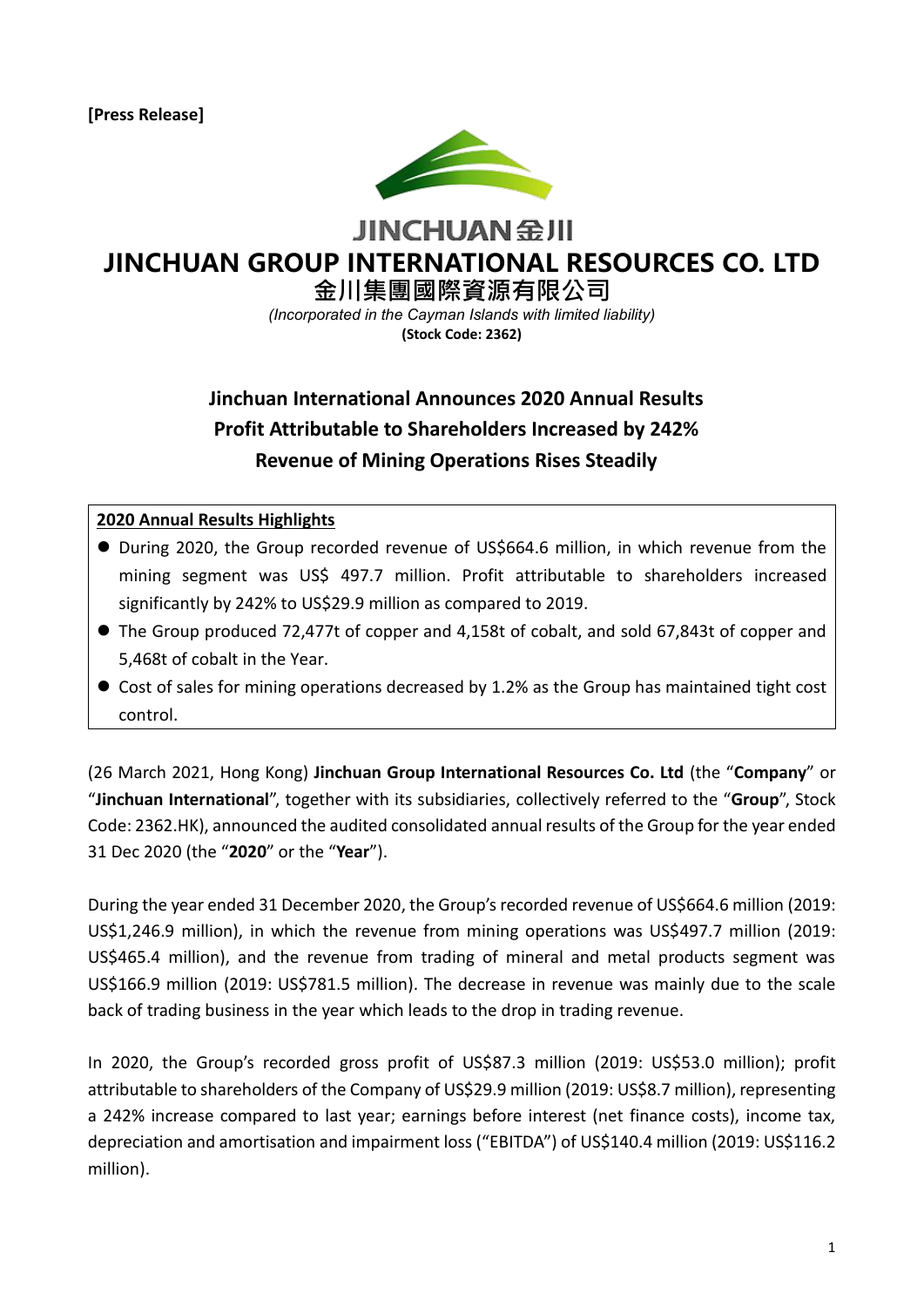The main reasons for significant increase in profit attributable to shareholders of the Company for the Year were the rebound of copper and cobalt prices in the second half of the year, the strict cost control implemented throughout the year, and the one-off net reversal of impairment loss of US\$27.0 million in 2020 (2019: US\$9.7 million).

In 2020, the Group produced 72,477t of copper and 4,158t of cobalt, and sold 67,843t of copper and 5,468t of cobalt which generated revenue of US\$388.2 million and US\$109.5 million respectively. The slight decrease in copper production in the Year was mainly due to the Group temporarily placed Chibuluma in care and maintenance since July 2020, and the decrease in Kinsenda's ore and feed grade in 2020. Lower cobalt production in the Year was due to lower grade of cobalt ore mined in the Year. Revenue in the Year increased as the Group successfully reduced the inventory of cobalt. The inventory of cobalt was successfully reduced from 1,606t at the end of 2019 to 296t at the end of 2020.

# **Actively Adjust Business Strategies to Deal with Market Uncertainty**

The Group has decided to send copper concentrate produced by Kinsenda Mine to a local smelter for processing into copper blister starting from March 2020, to enhance its copper products in the long run and to minimize copper sales in March and April 2020 when copper price was low. Kinsenda started selling copper blister to international market in May 2020, and managed to realise a higher achieved price for copper sold as the market copper price rebounded in the second half of 2020.

During the Year, the Group has reviewed the updated life of mine model of the Group's two operating mines incorporating revised minable reserves and new commodities prices assumption, the Group has reversed part of the impairment loss recognised in prior year to reflect the changes in assumptions of price and mineable reserves.

# **Conforms to The Market Development Trend and Actively Grasp The Growth Opportunities of Copper and Cobalt**

The copper market remains tight in the short-term future, with COVID-19 pandemic ("**pandemic**") still causing disruption in major copper producing countries including Peru and Chile. Global commodities trader Trafigura sees a significant deficit in the region of ten million tonnes of copper by 2030. Although the precise timing of the pandemic to be contained is still unknown, however, with the gradual recovery of the global macroeconomic and the modest growth of the electric vehicle industry, copper fundamental factors will definitely stay strong in the future.

In the case of cobalt, due to the major cobalt miners in the DRC who supplied over 18% of the global cobalt market has been maintained under caring and maintenance scheduled for an estimated two years period, together with the DRC Government placing stricter control on the source of cobalt,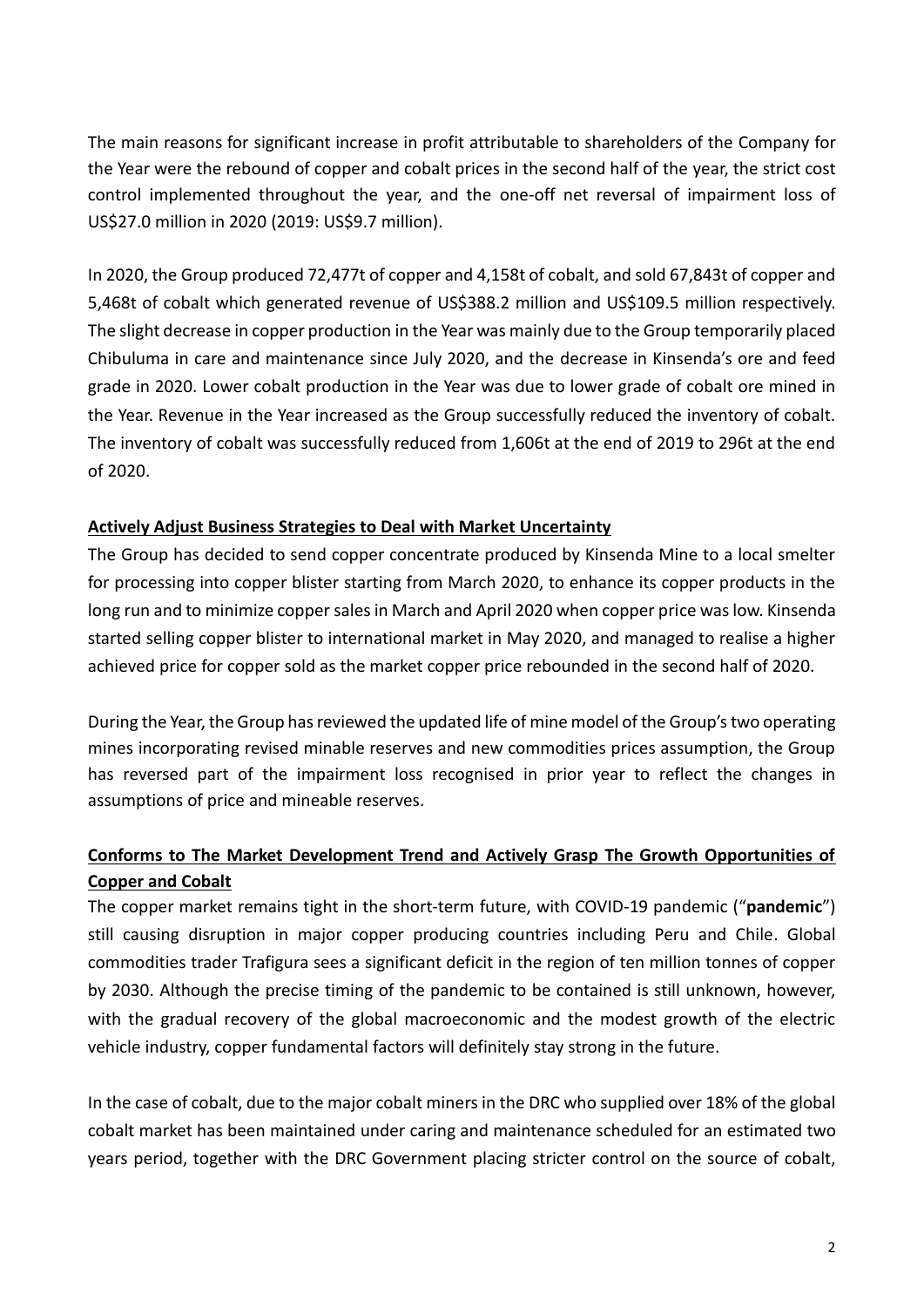cobalt supply will remain tight in the near future. According to analysts' research reports, the longterm demand for cobalt will grow from 143,000 tonnes in 2020 to 230,000 tonnes in 2025. At the same time, the Group also anticipates that as manufacturers and traders drain their stock, the year long downward trend of cobalt price has come to an end, and a more sustainable demand will lead to the gradual recovery of cobalt price.

The Group aims to further develop its international multinational mining development and operation business, and will continue to monitor factors that caused market fluctuation and to ensure the Group is able to respond to any market changes in a prepared and timely manner. With Kinsenda Mine already operating in full capacity, the Group's focus in the near future will be the construction of the Musonoi copper-cobalt mine in Kolwezi, the DRC and the development of the Ruashi's sulphide deposit. Construction work at Musonoi Project has progressed well in the Year and the Group has entered into a financing agreement with CDBC for the construction of Musonoi Project. The Group's exploration work will continue in Ruashi's sulphide zone below oxide zone, Musonoi Project deeper area and Kinsenda Mine infill drilling.

**The Group** commented, "To be a world-class mineral corporation is the ultimate goal of the Group. Apart from the existing operations in Africa, the Group has placed efforts towards business development, to continually, prudently and actively looking into the market to seek new opportunities, which can provide the Group with growth and synergies. Looking ahead, the Group will continue to improve quality, efficiency and production, and reduce production costs with its strategy of 'Improvement on Cobalt and Maintaining Growth on Copper', to achieve better profitability and create more values for the shareholders of the Company."

-End-